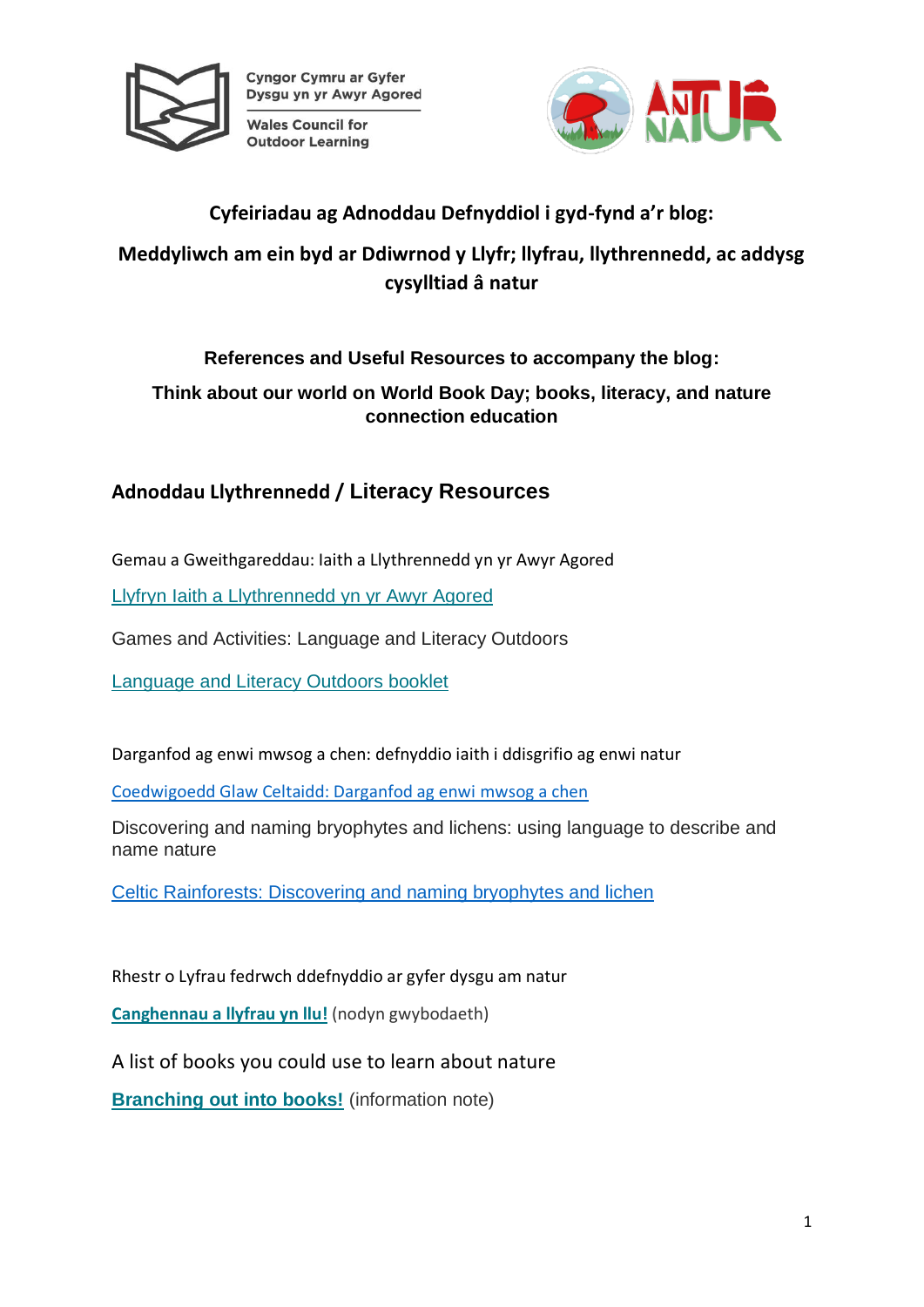

Cyngor Cymru ar Gyfer Dysgu yn yr Awyr Agored

**Wales Council for Outdoor Learning** 



# **Deunydd fideo er mwyn ysbrydoli plethu llyfrau gyda chysylltiad â natur Videos to inspire linking books and nature connection**

[Dysgu awyr agored wedi'i ysbrydoli gan lyfr -](https://www.youtube.com/watch?v=583dclshc4I&list=PLQTpLdkWg9_Kt-MU_VgbdMAMrknJH8xbW) YouTube

[Antur dysgu yn yr awyr agored...trwy lyfrau -](https://www.youtube.com/watch?v=CtScMF7UhxE&list=PLQTpLdkWg9_Kt-MU_VgbdMAMrknJH8xbW&index=5) YouTube

[Book inspired outdoor learning -](https://www.youtube.com/watch?v=cURVC0DZyOU&list=PLQTpLdkWg9_LZsXU3Ehr6QPE3Ew97iRPw) YouTube [Outdoor learning adventure... through books -](https://www.youtube.com/watch?v=YKDNkrkNtJk&list=PLQTpLdkWg9_LZsXU3Ehr6QPE3Ew97iRPw&index=5) YouTube

# **Cyfeiriadau o'r Blog**

[1] 1998 'The Sense of Wonder' gan Rachel Carson (Lluniau Nick Kelsh, Rhagarweiniad Linda Lear) Harper &Row Publishers, New York (wnaeth llyfr wreiddiol Rachel Carson cael ei cyhoeddi yn 1965) [2] Dilyniant Naturiol [https://naturalresources.wales/guidance-and-advice/business-](https://naturalresources.wales/guidance-and-advice/business-sectors/education-learning-and-skills/whats-your-connection-with-nature-like/?lang=cy)

[sectors/education-learning-and-skills/whats-your-connection-with-nature-like/?lang=cy](https://naturalresources.wales/guidance-and-advice/business-sectors/education-learning-and-skills/whats-your-connection-with-nature-like/?lang=cy)

[3] 2020 'Diary of a Young Naturalist' gan Dara McAnulty. Penguin, Prydain.

[4] 2017 'The Lost Words' geiriau gan Robert Macfarlane, darluniadau gan Jackie Morris, Penguin UK [5] <https://cy.walescouncilforoutdoorlearning.org/resources> Pecyn Cymorth Addysgu i gefnogi cwricwlwm y Blynyddoedd Cynnar yng Nghymru

[6] 2021 'Wild Child: a journey through Nature' gan Dara McAnulty, darluniadau gan Barry Falls. Macmillan. Llundain

[7] Clychau'r Gog gan R Williams Parry. Gefais hyd iddi yn 1998 'The Oxford Book of Welsh Verse: Blodeugerdd Rhydychen o Farddoniaeth Gymraeg golygydd Thomas Parry. Oxford University Press. [8] <https://www.youtube.com/watch?v=AdPpR0RlyJc> Sesiwn hyfforddiant athrawon ar-lein ar gyfer y cynllun Partneriaeth Tirwedd Y Carneddau

[9] [https://www.bbc.co.uk/cymru/gogleddorllewin/safle/porthmadog/pages/cwm\\_pennant.shtml?5](https://www.bbc.co.uk/cymru/gogleddorllewin/safle/porthmadog/pages/cwm_pennant.shtml?5) Cwm Pennant gan Eifion Wyn (1867 - 1926)

[10] Mae cyfieithiad o'r holl darn o farddoniaeth ar gael yn y llyfr yma 1997 'Cymric Scriptures, Ysgrythurau Cymraeg' gan Charles Lawrie. Wynstones Press. Stourbridge.

[11] 2021 'Dere i Dyfu, gyda Dewi Draenog a Beca Broga' gan Adam Jones, lluniau gan Ali Lodge, dylunio gan Tanwen Haf. Y Lolfa. Talybont.